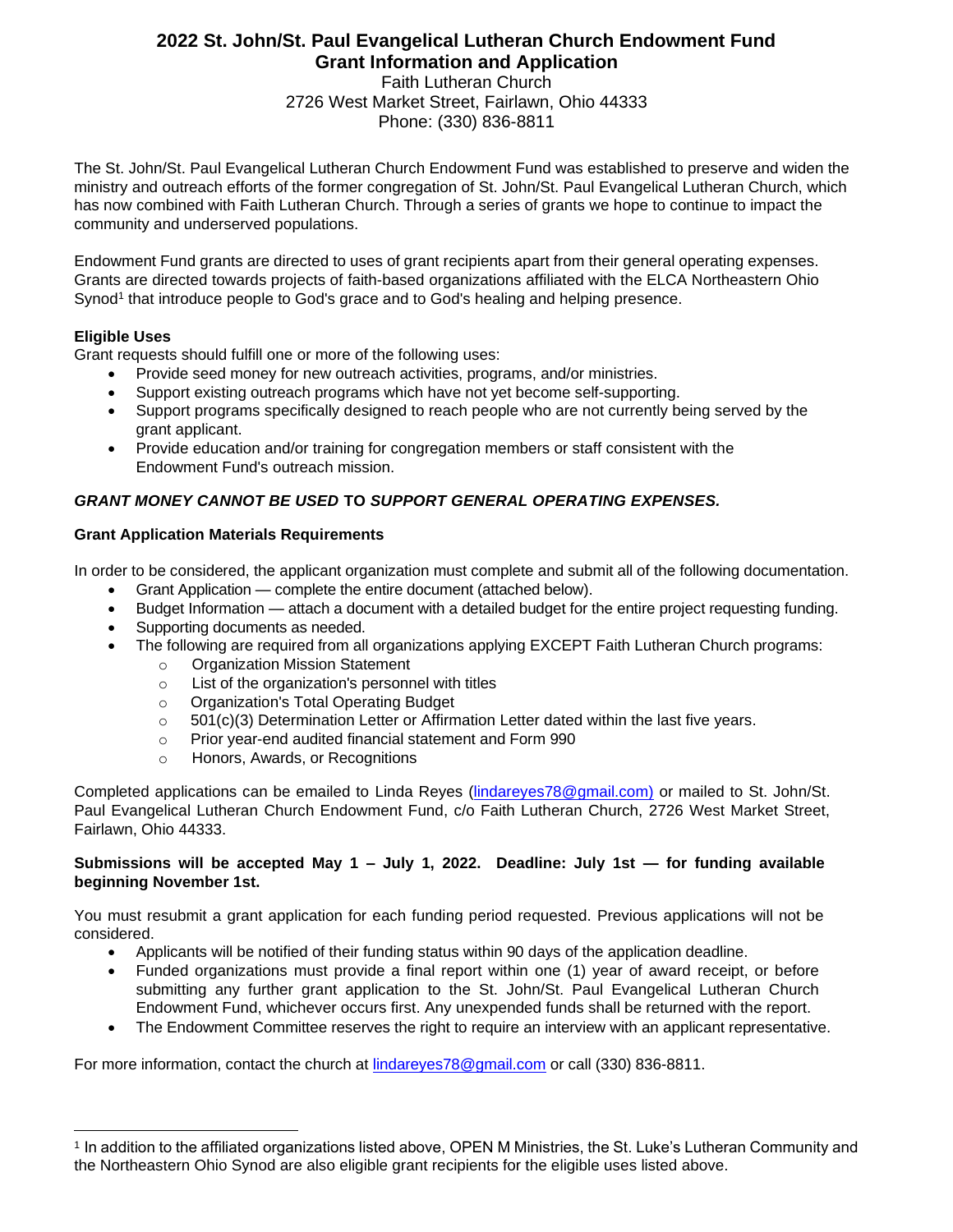# **Grant Application**

## **St. John/St. Paul Evangelical Lutheran Church Endowment Fund**

c/o Faith Lutheran Church

2726 West Market Street, Fairlawn, Ohio 44333 Phone: (330) 836-8811

*Fill out the application below and return to the address listed above. Incomplete applications will not be considered for funding.*

| 1. Organization Name: <b>Manual According to the Contract of According to the Contract of According to the Contract of According to the Contract of According to the Contract of According to the Contract of According to the C</b> |  |  |  |  |  |  |  |  |
|--------------------------------------------------------------------------------------------------------------------------------------------------------------------------------------------------------------------------------------|--|--|--|--|--|--|--|--|
| 2. Are you a 501(c)(3) organization? Yes No                                                                                                                                                                                          |  |  |  |  |  |  |  |  |
|                                                                                                                                                                                                                                      |  |  |  |  |  |  |  |  |
|                                                                                                                                                                                                                                      |  |  |  |  |  |  |  |  |
| 4. Organization Address: 1.1. 2008 1.2. 2009 1.2. 2010 1.2. 2010 1.2. 2010 1.2. 2010 1.2. 2010 1.2. 2010 1.2.                                                                                                                        |  |  |  |  |  |  |  |  |
|                                                                                                                                                                                                                                      |  |  |  |  |  |  |  |  |
|                                                                                                                                                                                                                                      |  |  |  |  |  |  |  |  |
|                                                                                                                                                                                                                                      |  |  |  |  |  |  |  |  |
|                                                                                                                                                                                                                                      |  |  |  |  |  |  |  |  |
| 7. Provide a narrative of your proposed project. Attach additional documents if needed.                                                                                                                                              |  |  |  |  |  |  |  |  |
|                                                                                                                                                                                                                                      |  |  |  |  |  |  |  |  |
|                                                                                                                                                                                                                                      |  |  |  |  |  |  |  |  |
|                                                                                                                                                                                                                                      |  |  |  |  |  |  |  |  |
| 8. How does your project fulfill the eligible uses for the grant?___________________________________                                                                                                                                 |  |  |  |  |  |  |  |  |
|                                                                                                                                                                                                                                      |  |  |  |  |  |  |  |  |
|                                                                                                                                                                                                                                      |  |  |  |  |  |  |  |  |
|                                                                                                                                                                                                                                      |  |  |  |  |  |  |  |  |

#### **FOR INTERNAL USE ONLY**

Date Received

Initials of Receiving Individual

Funded No Yes Amount \$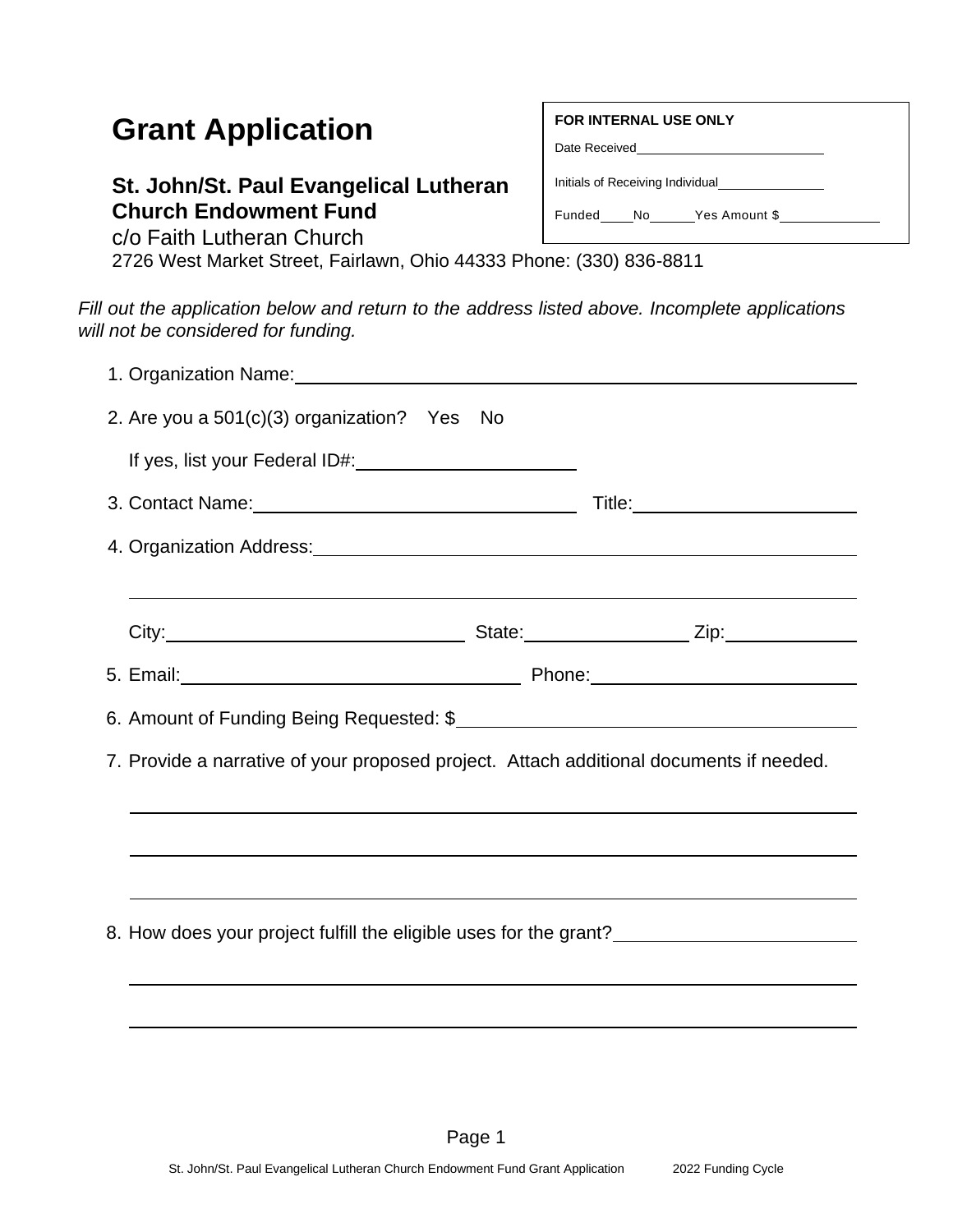- 9. How are you affiliated with the Northeastern Ohio Synod of the ELCA?
- 10. What population(s) will your program serve? Are any of them considered at-risk or underserved?

11. How will you evaluate the success of the program?

12. List any organizations you are partnership with to provide this program/project/service:

|              | Grant before?                         | Yes | No.                     | 13. Have you applied for a St. John/St. Paul Evangelical Lutheran Church Endowment Fund |     |           |  |
|--------------|---------------------------------------|-----|-------------------------|-----------------------------------------------------------------------------------------|-----|-----------|--|
| a)           | If yes, what organization or project? |     |                         |                                                                                         |     |           |  |
| b)           |                                       |     |                         | Have you applied for other funding for this project?                                    | Yes | <b>No</b> |  |
| $\mathbf{C}$ |                                       |     |                         | If yes, list other grant applications. Attach additional documentation if needed.       |     |           |  |
| Grantor      |                                       |     | <b>Amount Requested</b> |                                                                                         |     | Funded?   |  |
|              |                                       |     |                         |                                                                                         |     |           |  |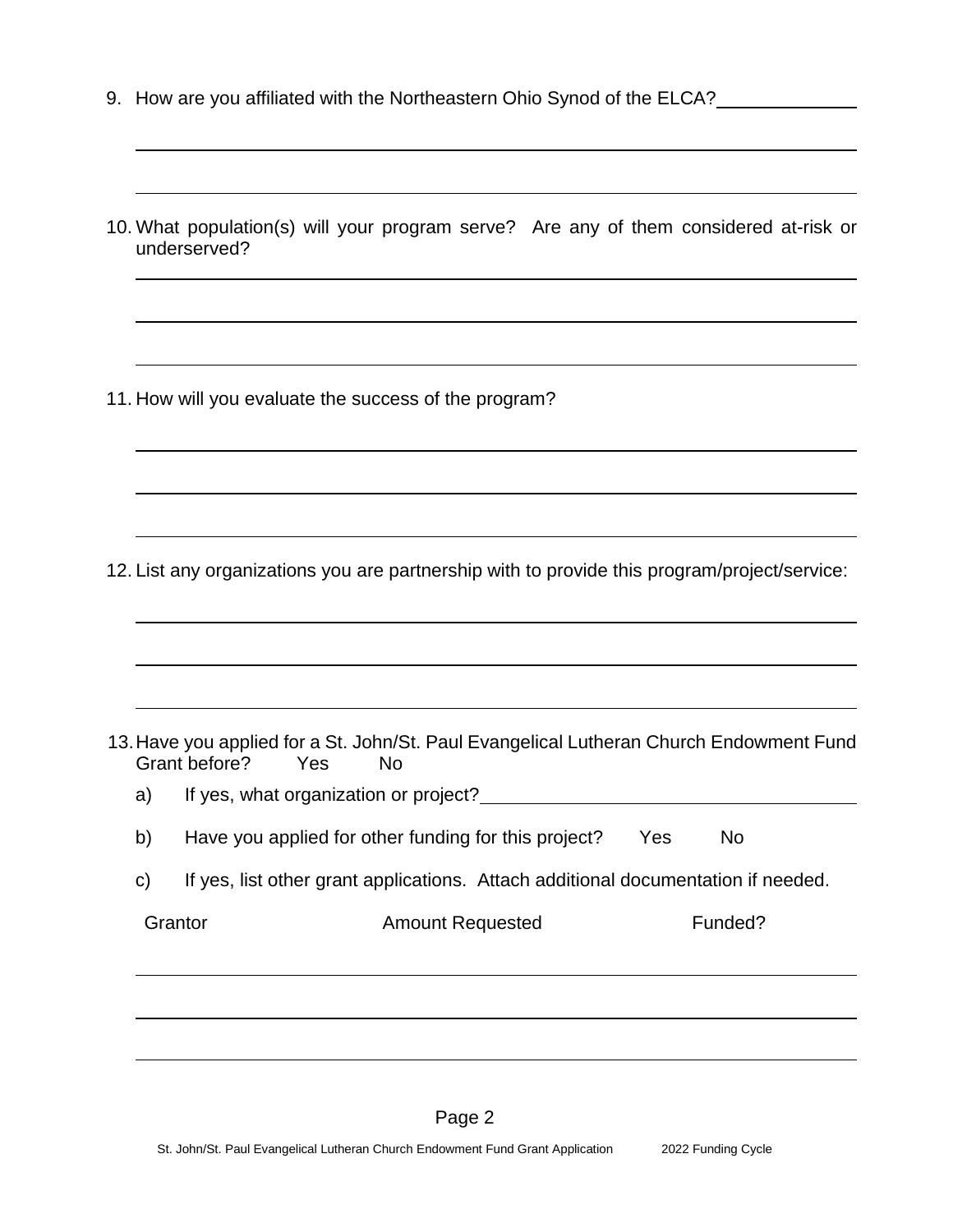I certify that all of the information in this application is correct to the best of my knowledge. I understand that if the project is funded, a follow-up report must be submitted within one (1) year of award receipt, or before submitting any further grant application to the St. John/St. Paul Evangelical Lutheran Church Endowment Fund, whichever occurs first.

Name (Print) Date

Title (Print)

**Signature** 

E-mail Address